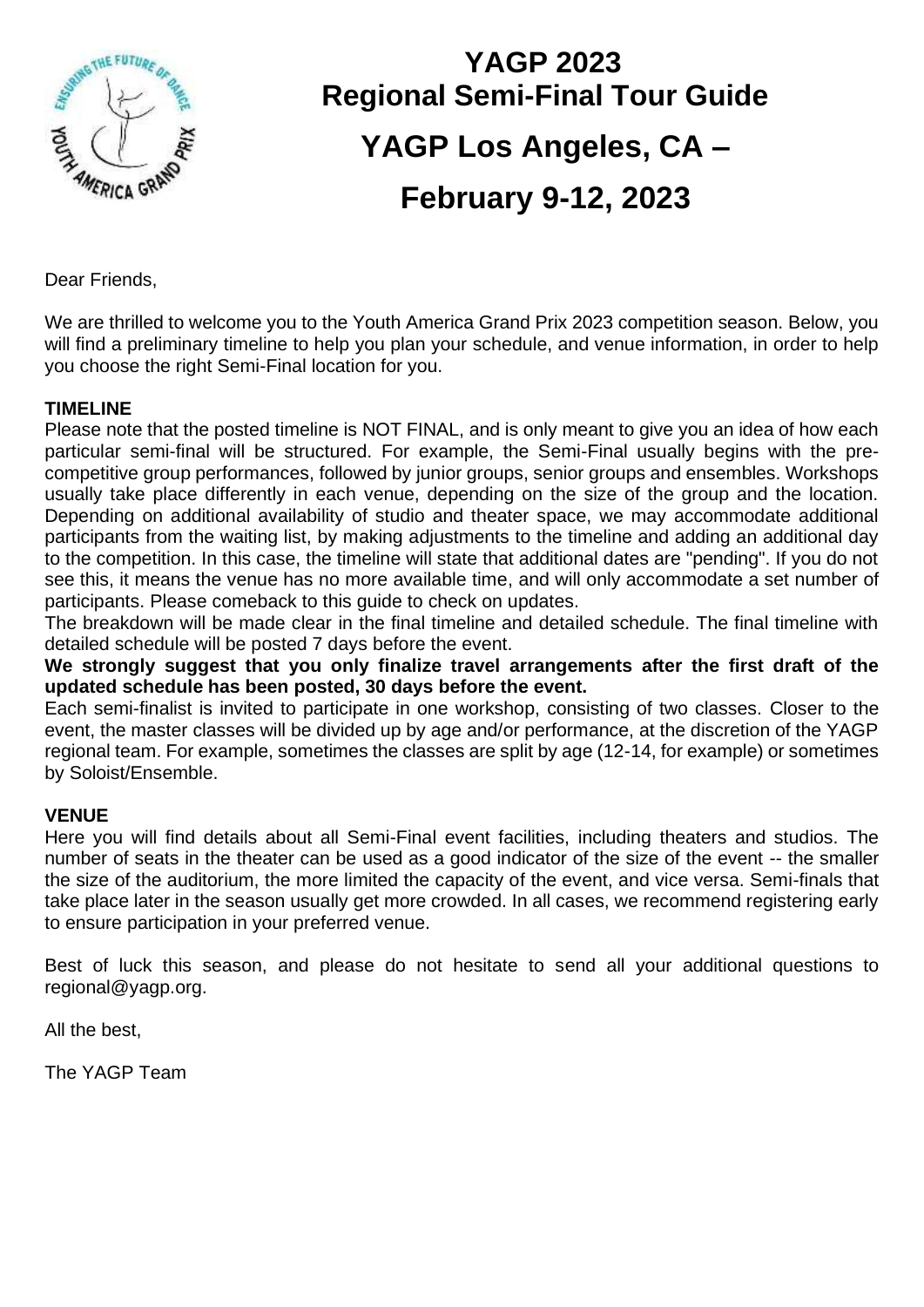## **YAGP 2023 Los Angeles, CA**

## **Important Information**

#### **About the Venue:**

The competition will take place at the historic Huntington Beach High School, located in a suburban area of Orange County, a few minutes from the beach and from the historical Huntington Beach Pier and downtown. The theater features a very intimate auditorium and a vintage, restored stage, with limited backstage capacity. This is one of the longest-held, and historically, one of our most competitive U.S. semi-final locations, which consistently produces top finalists in New York City Finals.

## **Theater:**

**Theater:** Huntington Beach High School **Address:** 1905 Main St., Huntington Beach, CA 92648 **Website**: <http://hboilers.com/> **Stage Size:** 32' x 27' **Auditorium Size:** 600 seats **Nearby restaurants:** A variety of options within a short distance **Parking:** limited space available on the street free of charge

**Studios:** located on the same campus



## **Distances:**

**Distance from airport to theater:**

35 miles, approximately 45 minute drive from LAX; 15 miles, approximately 20 minute drive from Long Beach Airport; 10 miles, approximately 20 minute drive from John Wayne Airport **Distance from studios to theater:** Same location